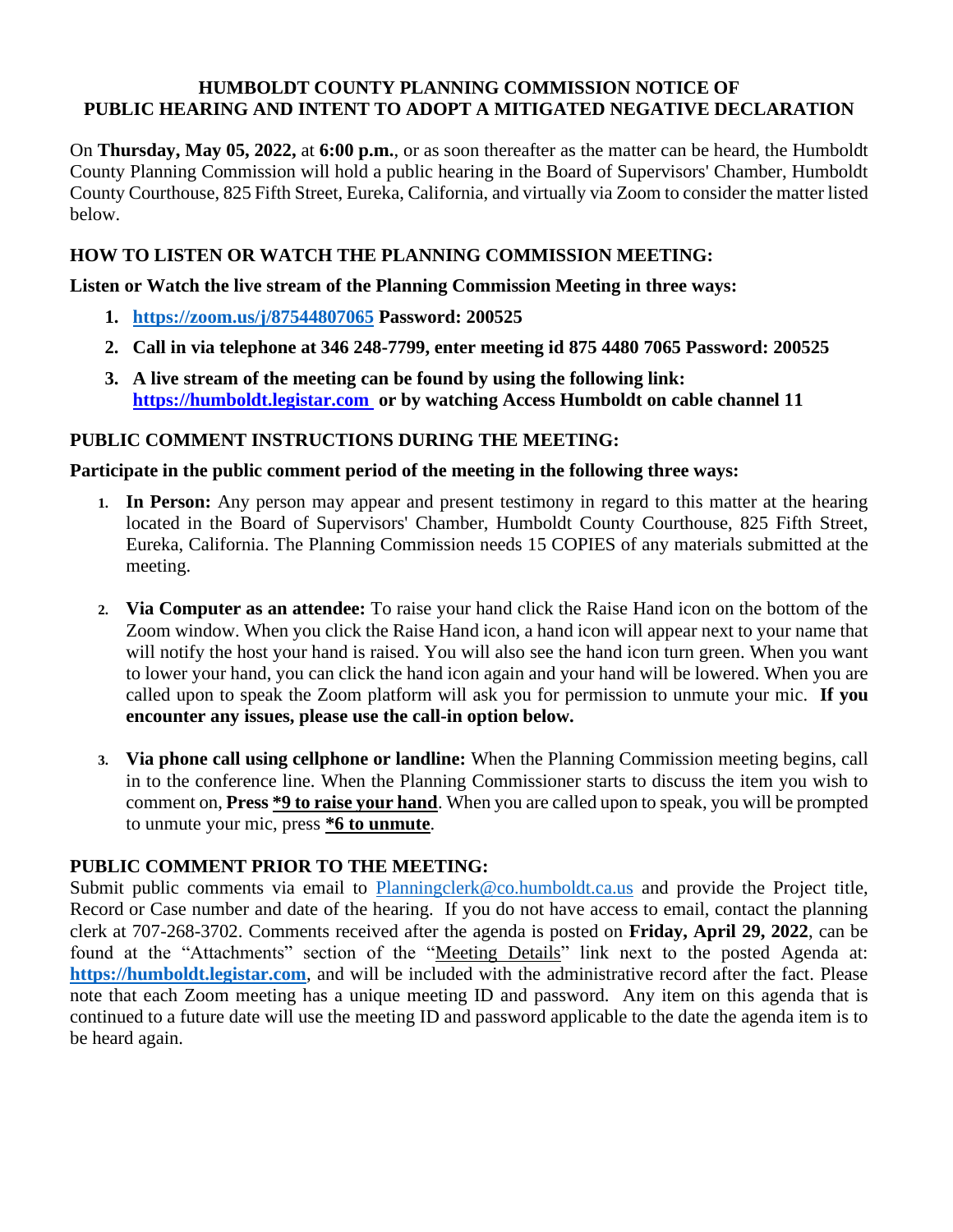**Humboldt County Fair Association,** Ferndale area, Case Number PLN-2022-17561 (filed 12/29/2021); Assessor Parcel Numbers (APNs) 030-071-001, 030-011-003, 030-021-003, 030-112-017, 030-112-020, 030-081-006, and 100-181-003. Humboldt County Fair Association (HCFA) is seeking to modify a Conditional Use Permit which authorizes five (5) concerts and two (2) motorcycle racing events to be held each year at the Humboldt County Fairgrounds. The approved permit places limitations on event-related noise levels, including a 63-decibel limit on composite noise measured by averaging noise readings collected during a 24-hour period surrounding each event, as well as a 90-decibel instantaneous noise limit applied to all motorcycles participating in racing events. In their modification request, HCFA is seeking authorization to raise the 90-decibel motorcycle noise limit to 99 decibels to be consistent with common national testing standards for competition established by the American Motorcyclist Association (AMA). Analysis of the proposal's effect on composite noise levels has been performed by Whitchurch Engineering and has determined that composite noise will remain at or below the 63-decibel limit, even with the requested increase. To help reduce event-related noise, HCFA is now proposing: 1. creation of two (2) sound barriers during racing events, fashioned by temporarily placing tractor trailers or strawbales (or some combination thereof) adjacent to motorcycle acceleration zones; and 2. acoustic treatment of the internal wall of the grandstands using special materials designed to decrease reverberation. Under the approved permit, each "event" occurs within the course of a single day, and concerts cannot last longer than 2 consecutive days. An additional day of racing can be allowed if all the racing on that day is by electrical motorcycles, but in no case can the total amount of motorcycle racing exceed 4 days per year. Other types of motorsports events are prohibited, including (but not limited to): Tractor Pulls, 4x4 Trucks, Go Carts, and Monster Trucks.

As Lead Agency, the Humboldt County Planning and Building Department has prepared and circulated for public review a draft Supplemental Mitigated Negative Declaration for the project. **This notification is to advise you that the Humboldt County Planning and Building Department will receive public comments on the proposed Supplemental Mitigated Negative Declaration from April 1, 2022, to May 1, 2022.** Comments may be submitted to the Humboldt County Planning and Building Department, 3015 H Street, Eureka, CA 95501 by **May 1, 2022**. The draft Supplemental Mitigated Negative Declaration and Initial Study are available for review at the same location as well as through the State Clearinghouse online via<https://ceqanet.opr.ca.gov/>

Project Location: The project site is located in the Ferndale area, on the east side of 5th street between Van Ness and Arlington Ave., on the property known as 1250 5th Street. The majority of the Fairgrounds is located within Ferndale city limits and outside of the Coastal Zone, including the dirt racetrack, grandstands, and primary parking areas used during events. Specific questions regarding this project can be directed to the assigned planner Steven Lazar at (707)268-3741 or via email at [slazar@co.humboldt.ca.us](mailto:slazar@co.humboldt.ca.us)

**Consistent with the above instructions for public comment, any person may appear and present testimony regarding this matter during the hearing. If you challenge the nature of the proposed action in court, you may be limited to raising only those issues you or someone else raised at the public hearing described in this notice, or in written correspondence delivered to the Planning Commission at or prior to the public hearing. The Planning Commission's decision will become effective if an appeal is not filed within the appropriate filing period. An appeal may be filed by any aggrieved person who has testified in person or in writing on the project and must be submitted in writing with the required fees to the Planning Division of the Humboldt County Planning and Building Department at 3015 H Street, Eureka, California 95501, before the end of the appeal period. If appealed, the decision will not become effective until the appeal is resolved.** 

The staff report for this project will be posted on [https://humboldt.legistar.com](https://humboldt.legistar.com/) on the Friday before the